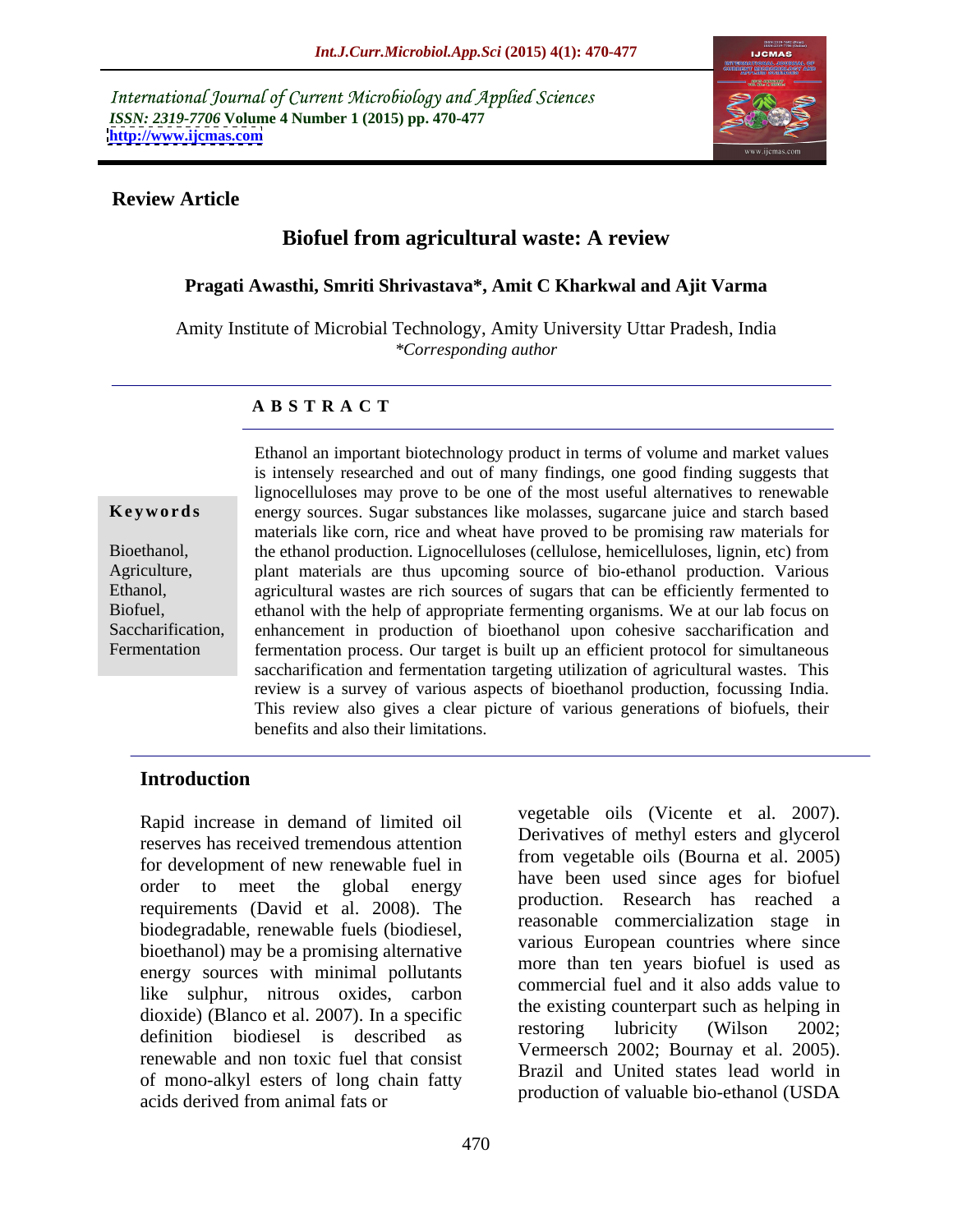2006). Use of microalgae, yeast and bacteria are vigorously tracked as potential about environmental sustainability for renewable alternate and researchers have ensuring low carbon emmision and also investigated that microalgae serve as reducing other green house gases potential producers and can be cultivated emmision to scale down global warming with marginal land with water unsuitable (World Energy Issues Monitor 2014). for irrigation purpose (Wahlen et al. 2012; Renewable energy sources are being Chisti et al. 2007; Scott et al. 2010; Pittman et al. 2011; Wahlen et al. 2011) fossil fuels; the solution to the question of where as an alternate actually rare selected species of oleaginous yeast and bacteria energy sectors are hydropower generation, accumulate at high concentration geothermal energy, solar power, wind (Waltermann et al. 2000; Ageitos et al. energy, and the biofuels comprising 2011; Wynn et al.2005; Wahlen et al. 2012). Yeast and bacteria needs an abridged source of carbon to meet their energy needs. Most of these strains metabolize a varied range of (oil, gas and coal) extraction, its carbohydrates, such as residual sugars transportation and on the process of oil from food production (e.g., molasses or refining has crossed double the values lactose) or biomass hydrosylate (Voss et since the year 2000 to 2013 (World al. 2001; Ykema et al. 1998; Yu et al. Energy Outlook 2014). Economists, policy 2011). Also, many studies have makers and governments around the world established the functional properties of are facing several stark issues related to biodiesel derived from numerous sources their populations. The key issues includes to determine the potential to replace persistent concern to ensure energy petroleum diesel (Cecrle et al. 2011; security, economic development with sub, Bugos et al. 2011; Kocak et al. 2007; Gumus et al. 2007; Bradley et al. 2012). **Ack** and climate change mitigation policies and

### **Environmental concerns over fossil fuel usage and alternate energy sources**

India is nearing to 8% share in global  $CO<sub>2</sub>$  Biofuel are chracterized as vegetable oil, emissions **(World Energy Insight 2013).** Biodiesel, solid biofuels, bioethers, The increasing fossil energy usage, the uncertain supply of energy resources and divided as first generation, second recent politico-economic transitions has generation, third generation and fourth led to focus of world leaders on the so generation biofuels.A steady rise in called "energy trilemma" which refers to biofuel consumption is projected from 1.3 energy security, energy equity and environmental sustainability. Energy whereas the same in 2035 at 4.1 mboe/d. security is an issue concerning the supply By 2035, biofuels are projected to meet 8 of energy resources facilitating the % of total road transport fuel requirement availibility to masses and energy equity in turn refers to the affordability of a given the prime share as biofuel , making upto

energy resource. Ultimately, concerns are reducing other green house gases sought after as solution to the finitude of sustainability. The prime renewable mainly of biodiesel and bioethanol production as energy sources.

Annual capital expenditure on fossil fuels persistence of agriculture and employment challenges to reduce GHG emissions.

# **Biofuels**

Biofuel are chracterized as vegetable oil, Biodiesel, solid biofuels, bioethers, bioalcohols, biogas etc. They are broadly biofuel consumption is projected from 1.3 mboe/d in 2011 to 2.1 mboe/d in 2020 and % of total road transport fuel requirement from the current share of 3%. Ethanol hold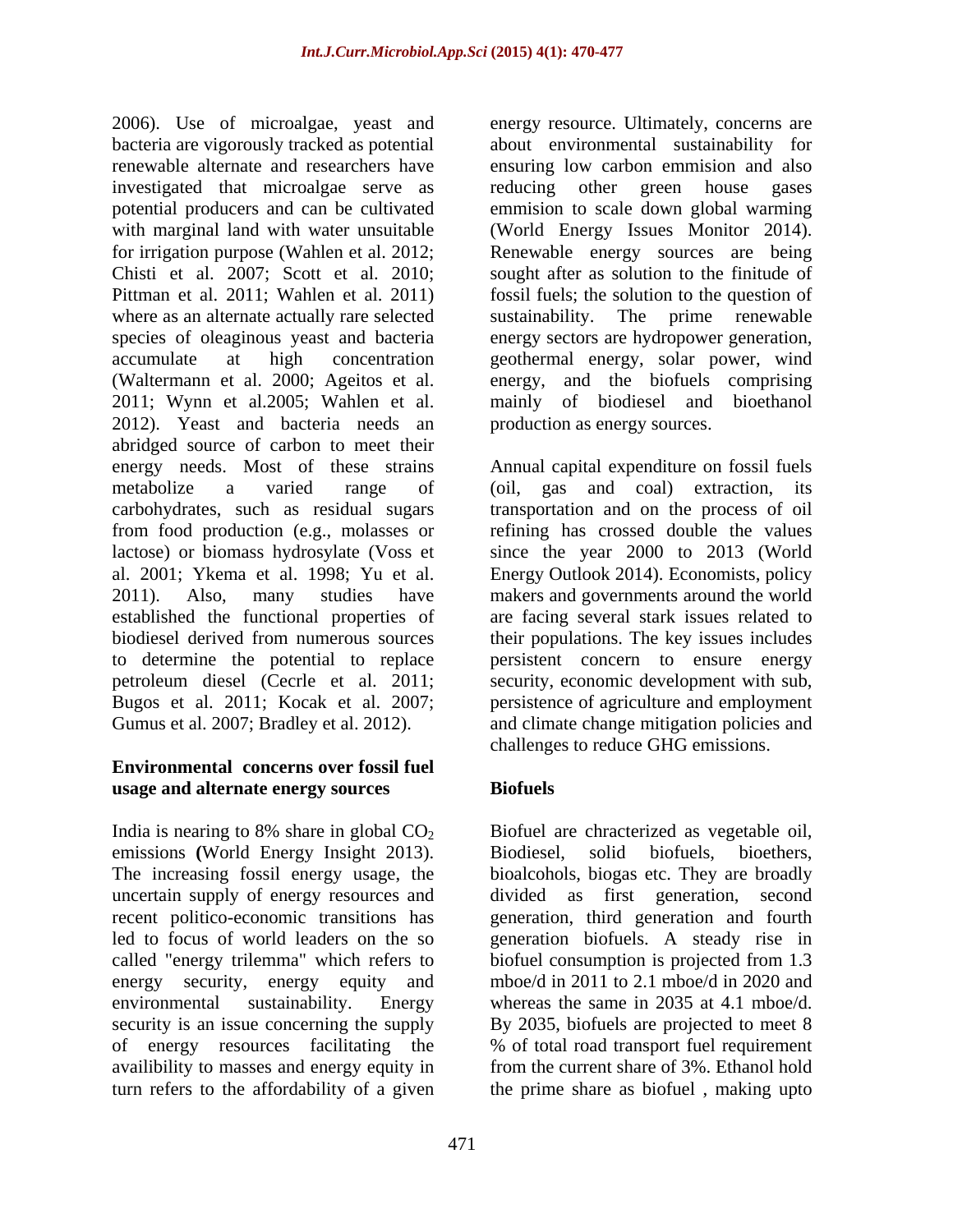include US, India, China, Brazil and the

First generation biofuels comprise of cellulose in the biomass or the complex biofuels derived from starch, sugar, lignocellulose content in woody materials<br>vegetable oil or even animal fats processed as substrate for ethanol production (Braun by conventional methodologies. Vegetable  $2008$ . oils can be used as biofuels after proper mostly methyl or alkyl, esters. Biodieselis energy is harvested by direct combustion in domestic use and small scale enterprises (Rahman et al. 2008). Pollution is the main **Bioethanol: Production, Biomass and** setback with such an energy source. Microbes Bioalcohols are derived by fermentation of carbohydtrates, either simple sugars like Ethanol has been graded as excellent as a sucrose or xylose, or complex ones like starch and cellulose (Josserand et al. engines in motors. It has an octane number 2008). Cellulosic bioalcohols are difficult 98 which is better than gasoline with an to obtain.Various materials like wheat, octane number of 80 (Coelho et al. 2004) corn, sugarcane or sugar beets can serve as raw materials. Conceptually, it is the compared to gasoline attributed to lower enzymatic digestion of complex sugars, then fermentation of released sugars less flammable than its counterpart, followed by distillation and drying (Bianca gasoline, in air, making it a safer candidate et al. 2009).

75% of the total biofuel use till now. The Second generation biofuel are obtained by heaviest demand regions for biofuels processing a range of non-food crops and EU accounting for nearly 90% of global biofuel demand until 2035 (world enrgy paddy, corn stover and wood can serve as outlook 2010). raw material. The aim is to harvest the biowastes. Waste biomass, the stalks of agriculture crops such as wheat and abundant carbohydrate reserves in form of lignocellulose content in woody materials as substrate for ethanol production (Braun 2008).

atomisation and reduction in viscosity. Third generation biofuel includes those Biodiesel is a non- petroleum based fuel where algae serves as feedstock for biofuel which contains short aliphatic chain, production and these fuel are referred as synthesized by transesterification of input biomass with high yield potential. animal fat or vegetable oil.Bioethers (Fuel There is much scope to work on this ethers, Fuel oxygenates)serve the purpose generation biofuel (Byenlee et al. 2008). of octane enhancers. They reduce pollutant Fourth generation biofuel includes those emmissions and thus improve fuel, innovative approaches that are being qualitatively. Biogas on the other hand is worked out for example developing the result of fermentation of organic technology which can convert vegetable matter by anaerobic microbes. Main oil into gasoline. Certain firms are component of biogas is methane. Syngas is engaged in making genetically engineered obtained by subjecting the biomass to microorganism which can produce fuel pyrolysis followed by combustion and directly from  $CO<sub>2</sub>$ . Crops can also be gasification (Mohammad 2012). Solid genetically engineered which enhances biofuel refers to the agricultural waste,  $CO<sub>2</sub>$  consumption by plants to a level wood, domestic waste, fodder waste and more than what is released on combustion, dried manure such as animal dung. Mainly bringing out carbon negative cycle (Picket 'oilgae' . Algae are characteristically low et al. 2008; Bianca 2009).

# **Microbes**

fuel candidate for modern combustion and incurs lower evaporative loss vapor pressure than the latter. Ethanol is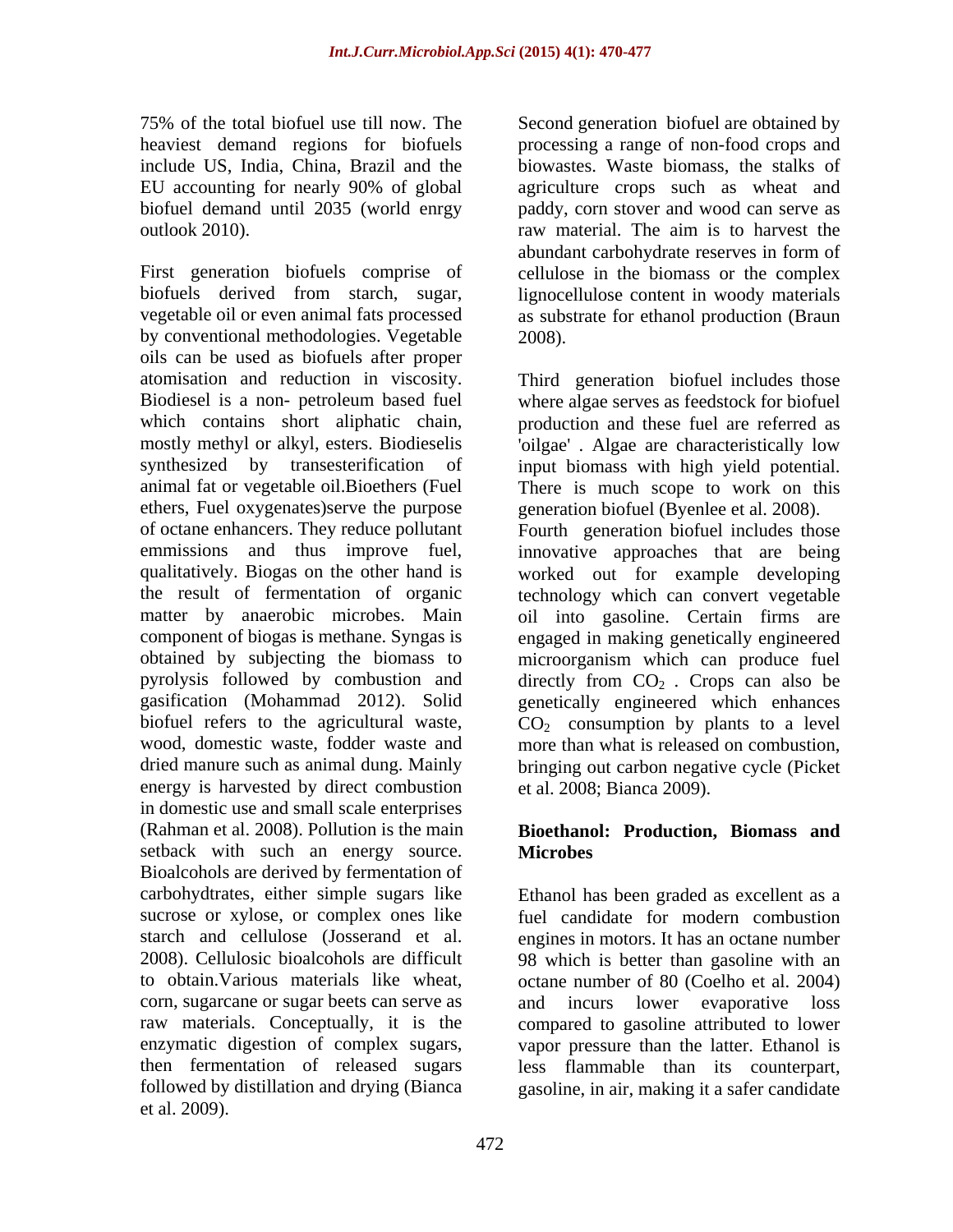Ethanol can be used with a compression fermentation are the carbohydrates it ahead as a fuel choice, yet again. Due to the lower energy density (Goldemberg

Bioethanol is obtained as product of as in case of polysaccharides (Biewinga et fermentation of simple sugars in the al. 1996). The prominent natural biomass with help of microorganisms performing enzymatic digestion. Ethanol carbohydrates and glucose as 6-C has been produced in industries by carbohydrate. Plants contain disaccharides synthetic catalytic processing of petroleum products such as ethylene. For industrial application, synthetic ethanol has the maximum share as it is cheaper to produce maximum share as it is cheaper to produce Biomass for ethanol production can be as compared to biomass derived ethanol harvested from crops meant for food (Biewinga et al. 1996). The leading industry, either in form of cereal grains i.e. bioethanol producers as well as consumers corn, wheat or as crop residues such as are Brazil and United States, which is a result of bioethanol upscaling policies, sources include crops which give the post 1973 oil crisis, to combat fuel byproduct as substitute for bioethanol such insecurity (Gnansouna et al. 2005). as molasses and sugarcane bagasse from

The consumption and production of The use of whole grain described as first biofuel globally has increased 7% in 2013 to a level of 116.6 billion litres, after a slight decline observed in 2012. Volume discussed earlier. Leading bioethanol of fuel ethanol increased 5% going up to a level of 87.2 billion litres (IEA, World diverted the surplus harvest in agricultural Energy Outlook. 2013). India's Biofuel crops for example that of corn in US and Policy had regulations concerning ethanol blending with gasoline under the Power Alcohol Act, 1948.The Ethanol Blended Petrol Program was launched by The correlation between agriculture government of India in January, 2003 in 9 especially food crops and bioethanol then states and 4 Union Territories for became a prominent factor contributing to promoting the mandate of blending vlatility in prices of ethanol as fuel ethanol with gasoline upto 5% level (Acharya et al. 2004). A blending level of 20% for both biodiesel and bioethanol is generation and third generation biofuel. projected to be achieved by 2017 (Basavaraj et al. 2010).

as for fuel choice (Moreira et al. 1999). Substrate for bioethanol production via ratio of 12:1 in motor combustion engines generally classified as monosaccharides, (than that of gasoline at 8:1), which takes disaccharides and polysaccharides, all of higher compression ratio, ethanol is 15 % fermentation with varying degree of more efficient which in turn compensate yields. They can be used either directly for 2008). first subjected to digestion or chemical fermentation are the carbohydrates which can be used for ethanolic fermentation like the monosaccharides, or degradation and subsequent fermentation al. 1996). The prominent natural monosaccharides are pentose as 5-C carbohydrates and glucose as 6-C sucrose, predominantly found in crops like sugarcane, maltose and lactose.

> wheat straw or corn stover etc. Other the sugarcane industry (Rasul et al. 2004). generation and use of residues as second generation biofuel respectivelyas producers like Brazil and United states sugarcane in Brazil towards bioethanol industrial production.

The correlation between agriculture (Wyman et al. 2004). These factors very well describes our need for second generation and third generation biofuel.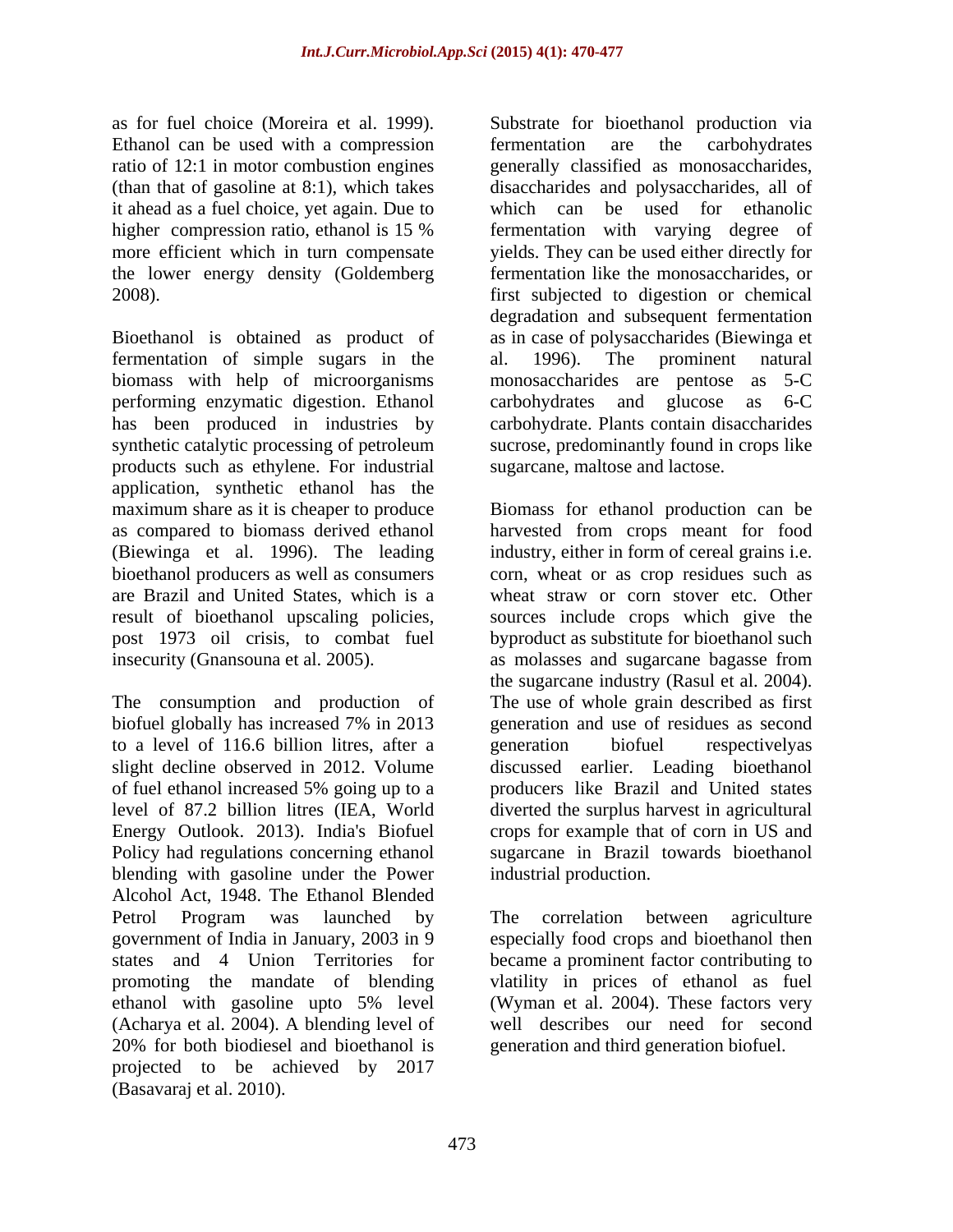Biomass saw an escalating demand in generation of heat energy, power generation and transport sectors. The homopolymer of glucose units, with two reported total primary energy usage of different types of linkages among the biomass touched approximately 57 EJ in chain, one showing the  $\alpha$  (1,4) linkages 2013. Global share of final energy forming the amylose which is made up of consumption for the year 2012, is 78.8% nearly 1000 glucose residues and the other fossil fuels, 2.6% nuclear power and 19% type which is a highly branched chain renewable sources (includes, geothermal, structure, with side branching formed by solar, hydropower, wind, biofuel etc.).  $\alpha$  (1,6) linkage., forming the Amylopectin Biomass are categorized as traditional or which may contain 10 thousand to 1 lac modern where, traditional biomass refers glucose residues (Gnansouna et al. 2005). to the solid biomass combusted and is commonly used in the rural communities Enzymatic hydrolysis of starch is done by of developing countries. Modern biomass glucoamylase enzyme which converts refers to source of energy which is starch into D- glucose. Now, glucose as "derived efficiently from solid, liquid and monosaccharide can be proceeded for gaseous biomass fuels for modern appllications "(Renewables Energy Policy, Global Status Report 2014). Various Corn comprises of 60 % starch and is feedstocks has been tried out on labscale trials and others which are used in production (Kumar et al.2014). Cassava is commercial production of bioethanol. another starch based feedstock used for Global production of bioethanol has seen bioethanol production and contains 50-70 corn and sugarcane as predominant feedstocks at commercial level (Mohan et al. 2008). Other commercial feedstocks and the major constraints in the starch<br>include sugarbeet and wheat Basedon fermentation with Saccharomyces include sugarbeet and wheat. Basedon type of carbohydrate feedstocks are characterized as Sucrose feed stocks, starch feedstock and lignocellulosic biomass.  $\qquad \qquad$  addition to break  $\alpha$  (1,4) and  $\alpha(1,6)$ 

Feedstock harvested/collected are Sucrose is primarily obtained from crops delivered to ethanol plant and stored such as sugarcane, sugarbeet, sweet therefo following which conditioning of sorghum etc. Sugarcane, sugarbeet, sweet the same is done in order to reduce sorghum etc served as first generation unwanted fermentation and contamination. abiofuel and very studies on these feed Pretreatment enhances quantity of stocks have been done (Balat et al. 2009; fermentable carbohydrate. Various Badger et al. 2002; Charles et al. 2014; fermentation methodology particularly Kumar et al. 2006; Laban et al. 2013; batch, fed batch or continuous Fortmeier et al. 1995; Montross et al. fermentation (Raven et al. 1999) may be 2009). Sugarcane was a prefered one employed. Yeast immobilization and because of it being cheaper, sweet sorghur recyling of substrates are done to increase require dless fertilizer and so on. Still efficiency of the system which enhances utilization of feedstock for fuel production productivity (Gnansouna et al. 2005). was a major limitation as it could hamper worls economy.

Starch feedstock is chemically a

fermentation.

Corn comprises of 60 % starch and is leading feedstock for bio-ethanol % starch (Peláez et al. 2013).

The major constraints in the starch fermentation with *Saccharomyces cerevisae* lies in inability of this yeast to ferment starch which requires addition of  $\alpha$ -amylase and glucoamylase enzyme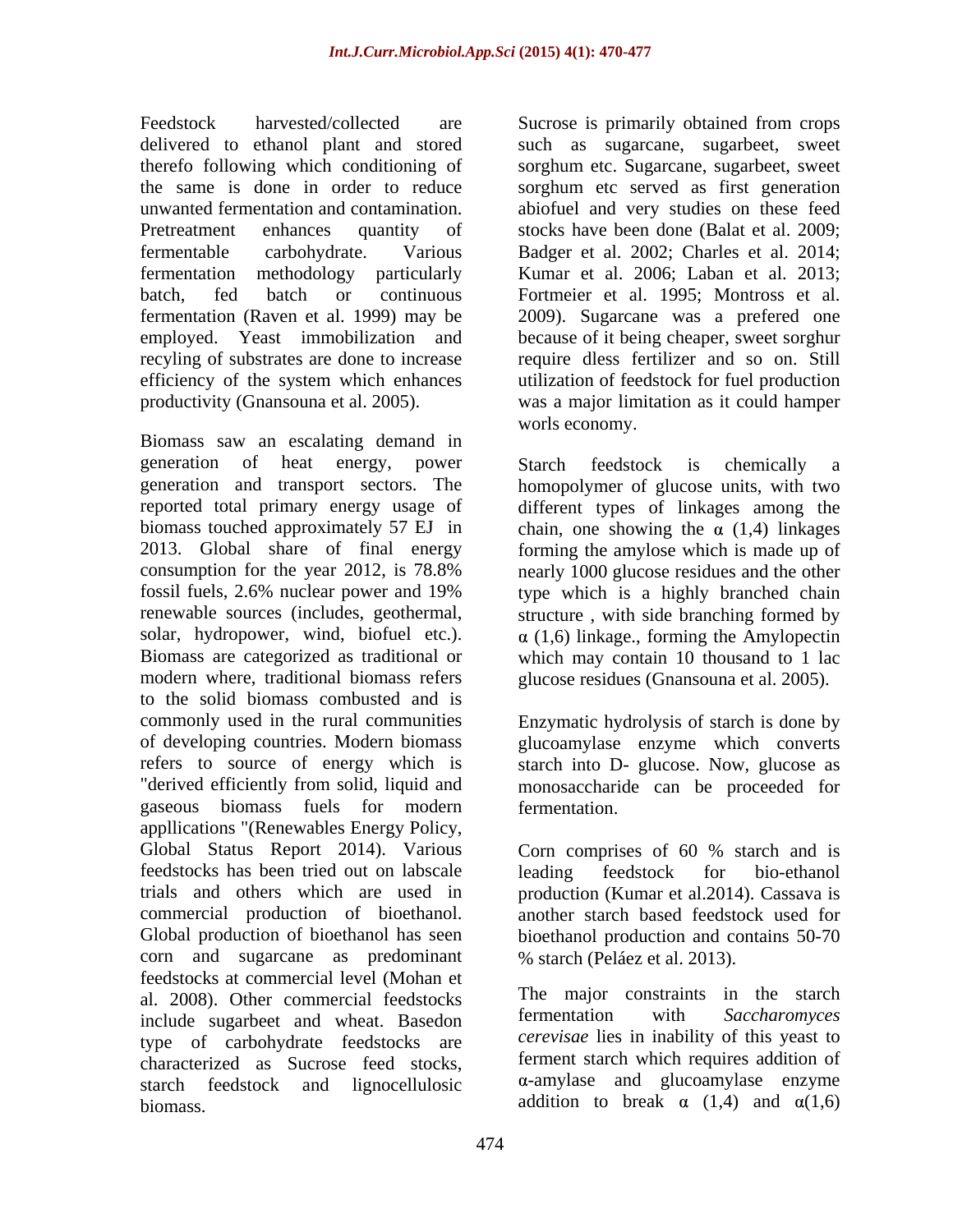linkages respectively. Secondly, starch requires cooking of starch substrate at higher temperature (Mabee et al. 2010). also known as fermentation and

Hydrolysis of corncob material for 2012). In order to overcome Industrial producing reducing sugar with constraint organisms growing at a higher *Streptomyces* sp. cellulase and ethanol temperature were preferred to work with. fermentation of cellulosic hydrolysate was Thermophilic bacteria like *Bacillus* carried out. *Streptomyces* sp. T3-1culture *Aerophilous* are known for the efficiency enhanced the yield of reducing sugars with in fermenting sugars (Lynd,et al. (2008). the production of CMCase, Avicelase and Cellulolytic bacteria either in isolation or IU/ml, respectively (Farrell et al. 2006; Ohgren et al. 2005). The conversion of Thermoanaerobacterium (Lynd et al. cellulose to glucose was favoured by 2005) have proven to ferment all the sugar CMCase, Avicelase, and  $\beta$ - in the biomass. Patel et al. reported that glucosidase.(Wingren et al. 2003) It was lactic acid can be produced from cellulose observed that the synergistic interaction of at very low cellulase concentration, using endoglucanase, exoglucanase and  $\beta$ - a thermophilic *Bacillus* species (Patel et al. glucosidase revealed efficient hydrolysis of cellulosic substrate (Sun,et al. 2002). hemicellulolytic organism (Shaw et al. The overall reducing sugar yield reached 2008). Both aerobic and anaerobic bacteria 53.1 g/100g dried substrate after 5 days of can produces hydrolytic enzyme to carry incubation. Further fermentation of out hydrolysis of a wide range of material, cellulosic hydrolysate containing 40.5 g/l such as lignocellulosic material. cellulase glucose was performed using production with high specific activity has *Saccharomyces* which have important been reported from bacteria belonging to effects and future applications concerning clostridium, streptomyces, bacillus to fabrication of ethanol from agricultural *thermomonospora*, *ervinia* and cellulosic waste (Chuan et al. 2011). *cellulomonas .* sinces the growth rate of

The physical properties of pure ethanol used to deliver retail gasoline and also in standard automobile engines at high blend on rubber and plastic in the car engine (Randy et al. 2013).

the soil acts as a deciding factor to judge

-glucosidase activity of 3.8, 3.9 and 3.8 combination belonging to the genera limits its use in the same infrastructure as of cellulase from has been gaining ratios. Also, ethanol proves to be corrosive exploited genera for the production of growth is subcategories into useful fermentation and harmful fermentation, also known as fermentation and putrefaction respectively (Bradley et al. Thermophilic bacteria like *Bacillus Thermoanaerobacter Thermoanaerobacterium* (Lynd et 2005). *T. saccharolyticum* is known for *clostridium, streptomyces, bacillus , thermomonospora, ervinia and* anaerobic bacteria is very low and requires aerobic growth conditions the production tremendous attention . Tricoderma among the fungal genera tricoderma is the most cellulase (Mohanram et al. 2013).

Since ages presences of the microbes in alternative energy source that can be the benefits of a particular land for conversion processes involves two steps: planting. Additionally the soil microorganism plays an important role in lignocellulosic biomass for production of putrefaction, fermentation and synthesis. reducing sugars, and fermentation of the The microorganism under fermentative sugars to ethanol. The cost of productionLignocellulosic biomass is a promising utilized to produce ethanol. The Hydrolysis of cellulose in the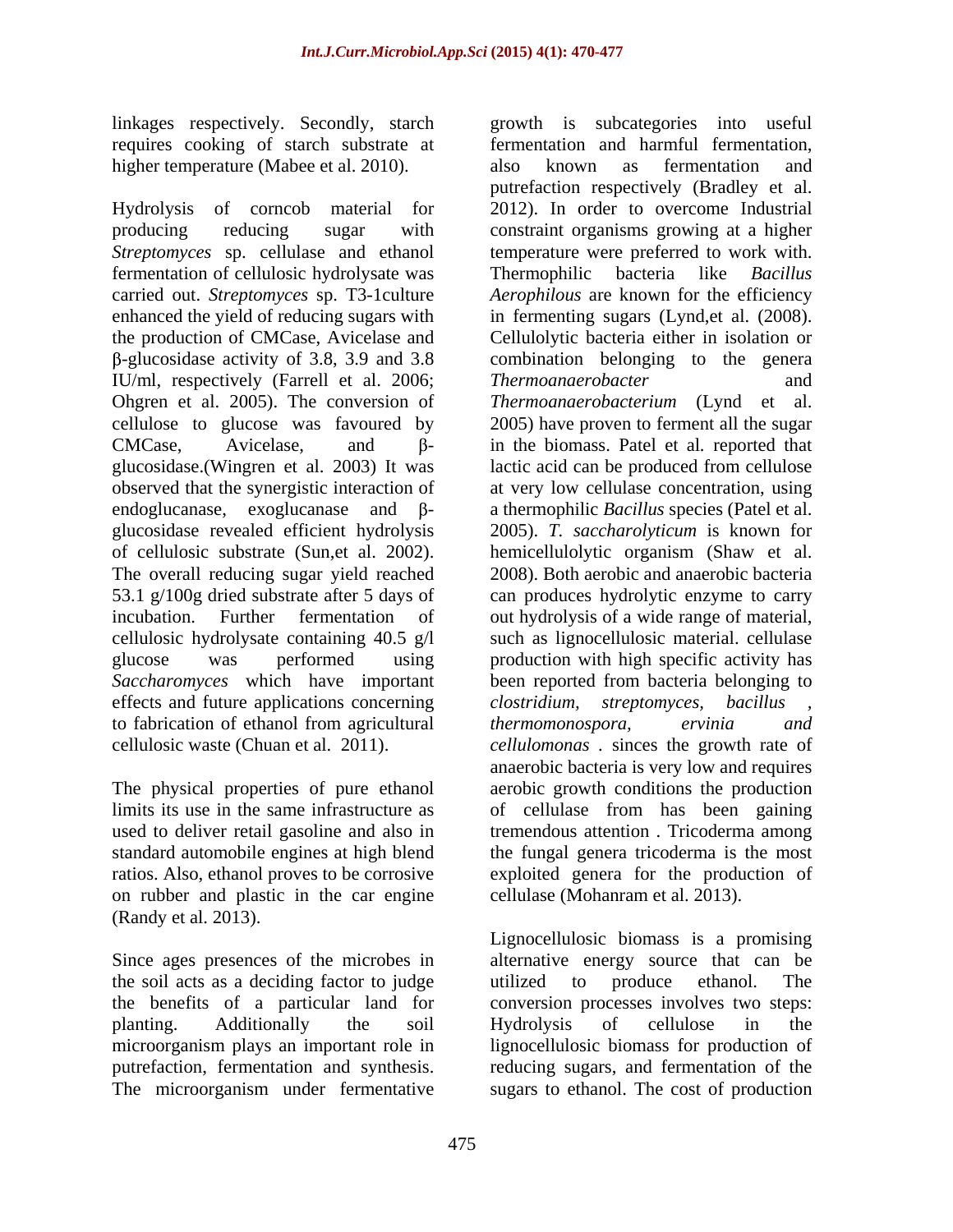of ethanol from lignocellulosic materials is obtaining ethanol from the produced site comparatively high on the basis of current requires use of large amount of fossil fuel, technologies. The main challenges are the low yield of oil crops and that extraction low yield and high cost of the hydrolysis of oil from oil crop is energy intensive process. However, many efforts are being made in order to improve the hydrolysis of lignocellulosic materials by pre-treating References the of lignocellulosic materials for removal of lignin and hemicellulose and by optimizing the cellulase enzymes and Trends in biotechnological loading of enzymes. Furthermore, production of fuel ethanol from simultaneous saccharification and different feedstocks. Bioresource fermentation efficiently removes g an inhibitor to cellulase activity, i.e. glucose, thus enhancing the yield and rate of cellulose hydrolysis (Ye Sun et al. 2001). Fermentation is carried out by yeast both algae: challenges and aerobically or anaerobically. The **prospects** current Opinion in measurement of gas pressure present inside the fermentation vessel is used to Shaw, A.J., K.K. Podkaminer, S.G. Desai., determine the metabolic activity of the yeast (Afschar et al. 1996; Akoh et al. 2009). Yeast are great sugar fomenters namely *Saccharomyces cerevisiae, Pichia pastoris, Pichia stipitis* (Lee et al. 2003) etc. Some ferment only hexose, some only <br>Academy of Sciences, 105(37): pentoses while few of them effectively 13769-13774.

We could understand that though substitute of diesel: a production of bioethanol is highly review. Renewable and Sustainable researched and even various evidences of its being commercialized are known, still Sun, Y. and J.Y. Cheng, 2002. Hydrolysis many challenges lies ahead in making ita sustainable source. These include  $\qquad$  ethanol production: a review. sufficient supply of molasses at a given site to reduce cost of transportation etc., to The Economic Feasibility Of Ethanol develop an economically effective Production From Sugar In The production system. There are also various physical and chemical factors (Sanchez et al. 2008) limiting production of liquid fuels such as ethanol and biodiesel. These Voss, I. and A. Steinbuchel, 2001. Appl. factors include obtaining less factor of sunlight by plants in some countries;

process (Sanchez et al. 2008).

## **References**

- Sanchez, O.J. and C. A. Cardona, 2008. Trends in biotechnological production of fuel ethanol from different feedstocks. Bioresource technology, 99(13): 5270-5295.
- Scott, S.A., M. P. Davey, J. S. Dennis, I. Horst, C.J. Howe, D.J. Lea-Smith, A.G. Smith, 2010. Biodiesel from algae: challenges and prospects. Current Opinion in Biotechnology, 21(3): 277-286.
- J.S. Bardsley, S.R. Rogers, P.G. Thorne, L.R. Lynd, 2008. Metabolic engineering of a thermophilic bacterium to produce ethanol at high yield. Proceedings of the National Academy of Sciences, 105(37): 13769-13774.
- ferment both pentose and hexose. Singh, S.P. and D. Singh, 2010, Biodiesel **Conclusion** production through the use of of oils and their esters as the substitute of diesel: a Energy Reviews, 14(1), 200-216.
	- lignocellulosic materials for ethanol production: a review. Bioresource Technology, 83: 1–11.
	- Production From Sugar In The United States July (USDA) (2006).
	- Vermeersch, G. and A. Ole, 2001. Corps Gras. Lipids, 8: 33.
	- Microbiol. Biotechnol, 55: 547-555.
	- Wahlen, B.D., R.M. Michael, T.M. Alex,